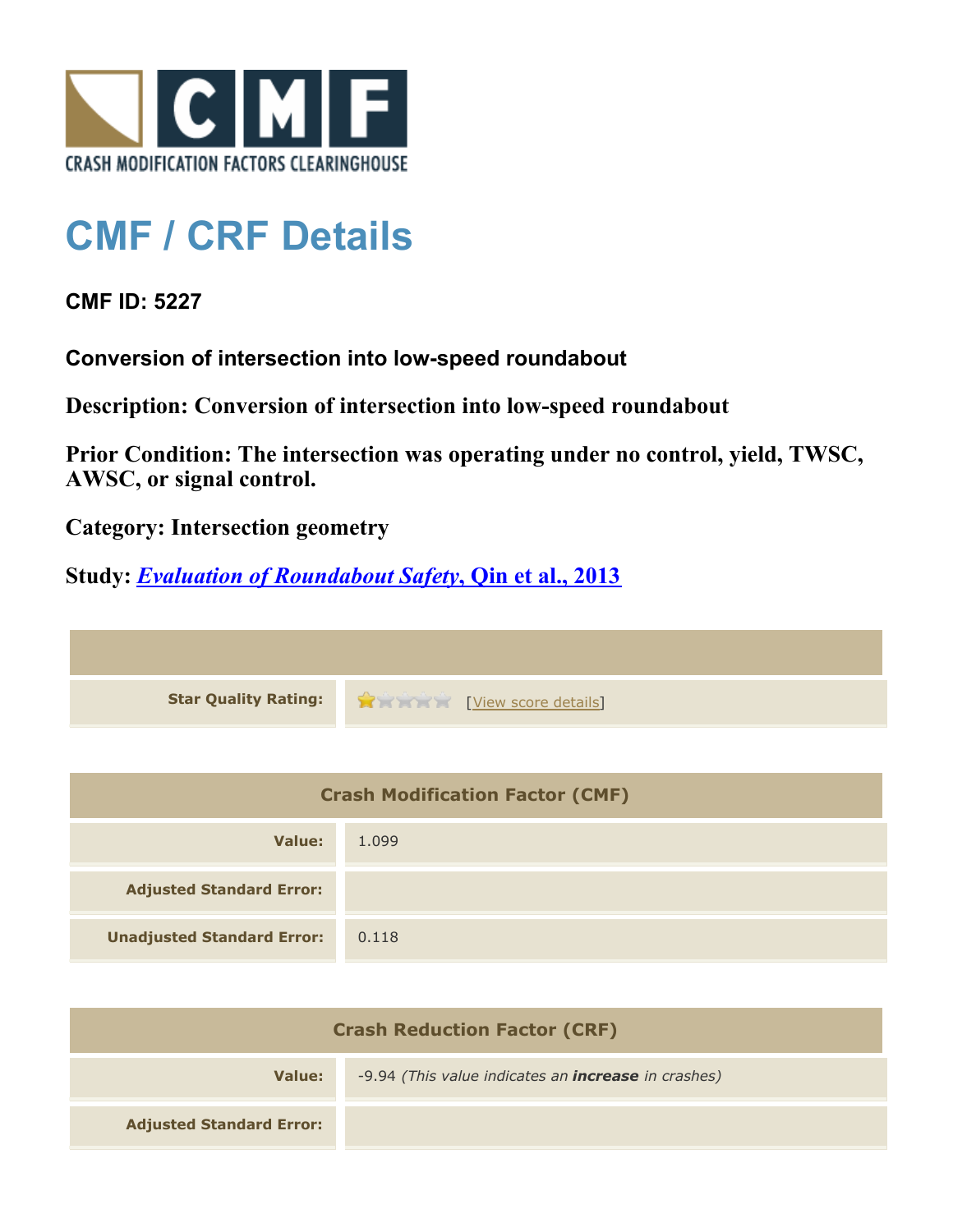| <b>Applicability</b>       |               |
|----------------------------|---------------|
| <b>Crash Type:</b>         | All           |
| <b>Crash Severity:</b>     | All           |
| <b>Roadway Types:</b>      | Not specified |
| <b>Number of Lanes:</b>    | 2,4           |
| <b>Road Division Type:</b> | All           |
| <b>Speed Limit:</b>        |               |
| <b>Area Type:</b>          | All           |
| <b>Traffic Volume:</b>     |               |
| <b>Time of Day:</b>        | All           |

#### *If countermeasure is intersection-based*

| <b>Intersection Type:</b>         | Roadway/roadway (not interchange related)                                              |
|-----------------------------------|----------------------------------------------------------------------------------------|
| <b>Intersection Geometry:</b>     | $3$ -leg, $4$ -leg                                                                     |
| <b>Traffic Control:</b>           | Other                                                                                  |
| <b>Major Road Traffic Volume:</b> | 4100 (total entering) to 48100 (total entering) Annual Average Daily<br>Traffic (AADT) |
|                                   |                                                                                        |
| <b>Minor Road Traffic Volume:</b> |                                                                                        |

| <b>Development Details</b>      |              |
|---------------------------------|--------------|
| <b>Date Range of Data Used:</b> | 1994 to 2010 |
| <b>Municipality:</b>            | Statewide    |
| State:                          | WI           |